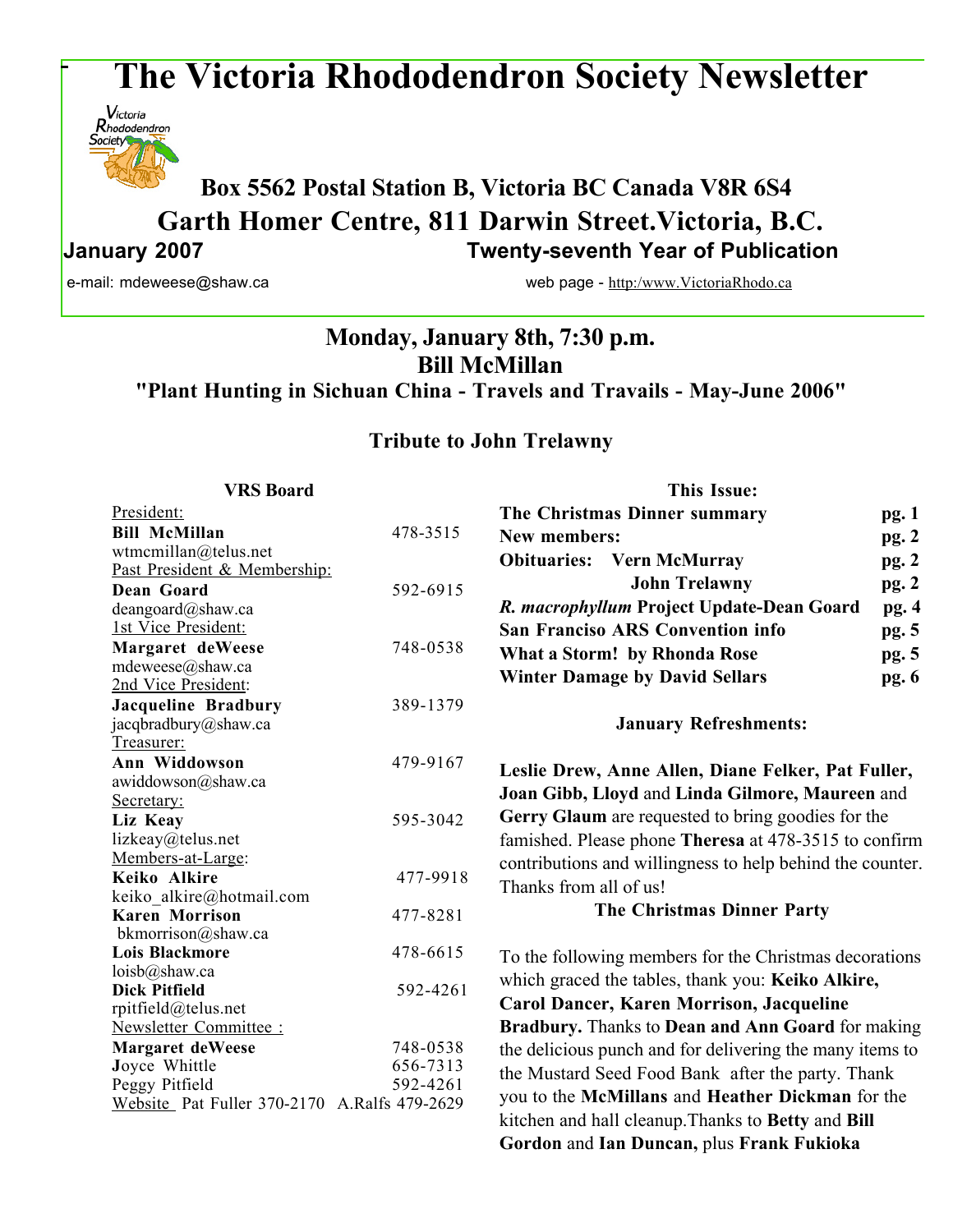who sent his DVD along to us for the programme. The **Webbs** donated the cooked turkey which was delicious and beautifully sliced beforehand. And finally, thank you to all who came and made it a success. For those who couldn't make it, we missed you! The raffle made \$200 which was not enough to cover the cost of the dinner but there was a considerable amount of canned food for the Mustard Seed Food Bank. Thank you! Happy New Year Everyone!

### **Margaret deWeese**

#### **Welcome New Members!**

**Maureen Thompson writes:** My husband and I moved to Victoria from Ontario three years ago and inherited a very neglected garden with several rhodo bushes, about which I knew hardly anything. Some were named but I have several others which I am still trying to identify.

I have been an avid gardener for many years and was a tour guide and volunteer at Edwards Gardens in Toronto (now the Toronto Botanical Gardens). However, on moving to Victoria I realized that I knew very little about the growing conditions and plants on the West Coast, so I decided to take the Master Gardener course to gain a better understanding of gardening in Victoria. This proved to be a wonderful experience but also made me realize just how much I don't know about gardening!

I joined the Rhododendron Society to learn more about all the wonderful rhodos which grow so well in Victoria and the various conditions and care which they need.

**Frances Brigham and husband John Davies** who live on Twin View Drive in Saanich. Keiko, Carol and I sat across from Frances and John at the Christmas party and we enjoyed their company. Frances has an established rhododendron garden in which John drives the benefits such as pruning, weeding and the like. They love visiting the Meares Island garden in Tofino and make it a regular pilgimage.

**Bill McCarter** , second generation of rhodophiles, son of Peggy and Alec McCarter, has his parents' beautiful garden on Henderson Road to maintain. Bill is an accomplished person, a fine cook, an electronics whiz and soon to be a gardening guru. We are pleased he has

decided to join the Victoria Rhododendron Society.

#### **Vern McMurray by Norma Buckley and Judy Gordon**

On Nov. 11th, Vern McMurray, a long time member of the VRS, slipped peacefully away after a lengthy illness. He and his wife Joan had a magnificent garden at the end of Gordon Head Road, which many members of the Club have visited and enjoyed.

Vern's quiet demeanor masked his wonderful sense of humour.His marvellous artistic talents contributed both to his success in business and to the delightful design of their garden.

He was always a gentleman, in every sense of the word, andhis talents will be missed. The Club wishes to express their sincere condolences to Joan and her family.

#### **John Trelawny , 1919-2006 by David Ballantyne**



**John Trelawny** passed away on December 1st. John was a faithful member and a good friend to everyone in the Victoria Rhododendron Society. He rarely missed a meeting, and was always more than ready to show visitors the magnificent garden that he and **Ruth** had developed at Deep Cove. John was a good friend of mine for 45 years.

I met John in 1961, when I began working in the old plant pathology lab at what was then the Dominion Experimental Farm on East Saanich Road. We worked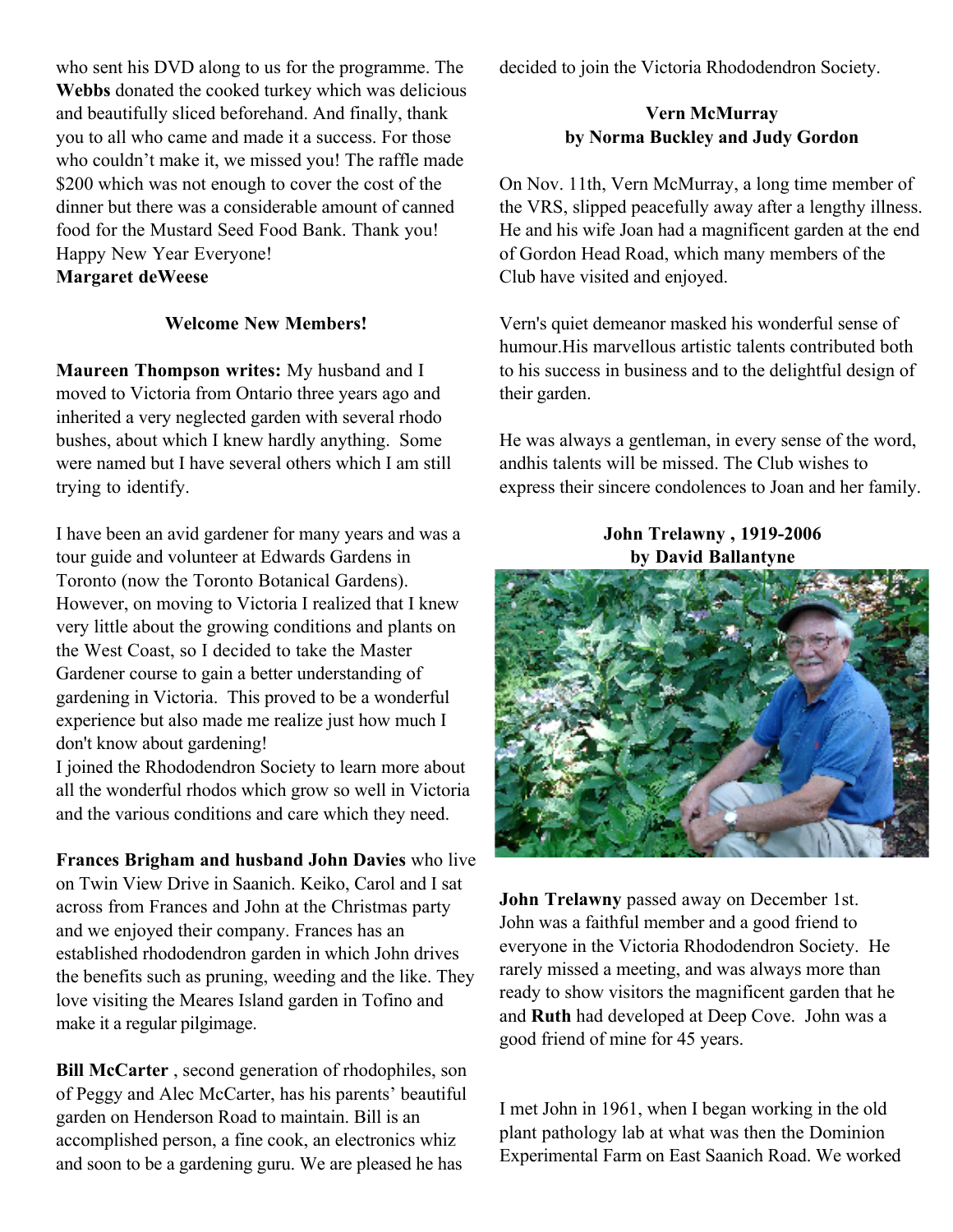together for two years in plant physiology, and John published two papers on the germination of seeds of Bells of Ireland (Molucella laevis), and of seeds of the western dogwood. He was a wonderful person to work with - bright, cheerful, energetic and enthusiastic. At the same time, John was working on his B.Sc. in Botany at Victoria College (later UVic), when he was only able to take one course a year. To complete a full year at this rate would have taken 5 years. John soon became impatient with this situation and, after I left the Experimental Farm to go to UVic, John soon left the civil service to go to UVic full time. At this time, John and Ruth and family moved to Henderson Road in Oak Bay, and John took up his botanical studies with a vengeance, all the while being completely devoted to his family. John was an excellent student, and graduated with his B.Sc. in 1967.

After graduation John worked at the federal forestry lab on Burnside Road for a couple of years in plant pathology, and then returned to UVic to qualify as a high school teacher. John taught a good many diverse subjects at **Edward Milne** High School, including French. At our regular Friday lunches, John never failed to correct my pronunciation of items on the menu. I never learned, and John never failed to correct me.

In the early 1970s, John joined the Biology Department at UVic as Senior Lab Instructor in Botany. John had a most successful career. He taught his students with dedication and enthusiasm, and when they arrived in my third and fourth courses, they were well trained, enthusiastic themselves and raring to go. As well as his teaching duties, John was successfully able to undertake a number of other projects. He edited and revised **Dr. Lewis Clark**'s extensive book on the wild flowers of BC and adjacent regions. Also, from this work John, on his own, prepared and wrote a series of field guides on wild flowers growing in the various regions of BC. After, two extensive trips to the Yukon, John wrote a highly successful field guide on the wild flowers of the Yukon. This book has gone into several editions. John carried out two plant-collecting trips to southeastern Turkey for Edinburgh University, for UBC and for the University of Alberta. For some years John organized and led a series of popular garden tours to Britain, Western Europe, Australia and New Zealand. John

certainly didn't waste his time between May and September!

In 1986 John retired from UVic. Before this, John and Ruth had long since returned to Deep Cove. However, John always maintained his connection with UVic. He was an enthusiastic member of the committee that was advising and managing the development of the Finnerty Gardens, and he was responsible for the addition of many rare and attractive plants to this garden.

After 1986 John and Ruth developed their garden, which features so many rhododendrons. This garden kept growing and growing, and I accused of John keeping on going until it reached Swartz Bay! As well as rhododendrons, John and Ruth had a number of attractive and rare woody plants, a greenhouse and a productive vegetable garden with a small orchard. Anyone who knew John was always invited to visit. My last visit to the garden was in October - and we had a great time going through the garden, as usual. John was on his scooter and drove it at an astonishing speed, so that I had to run after him. We paused often to admire and discuss many of the plants. As usual, Ruth provided a fine tea, and, as usual, we were late showing up for tea, which was always most enjoyable. Like the rest of the Victoria Rhododendron Society, I had a wonderful friendship with John. From the early 1970s, John and many of his UVic colleagues had Friday lunch together, and this continued after we all retired. Over the past 20 years, lunch always ended with a pressing invitation from John to visit the garden.

 I have not discussed John's extensive and distinguished military career, but I must mention that after graduating from Sandhurst just before World War 2, John was in the British Army and served in India, Iraq, the Middle East and Italy, where he lost one leg and became a prisoner of war. Despite all of this he achieved a very great deal.

John will be greatly missed by the Society. He might not approve of my terminology, but John Trelawny had a magnificent "innings".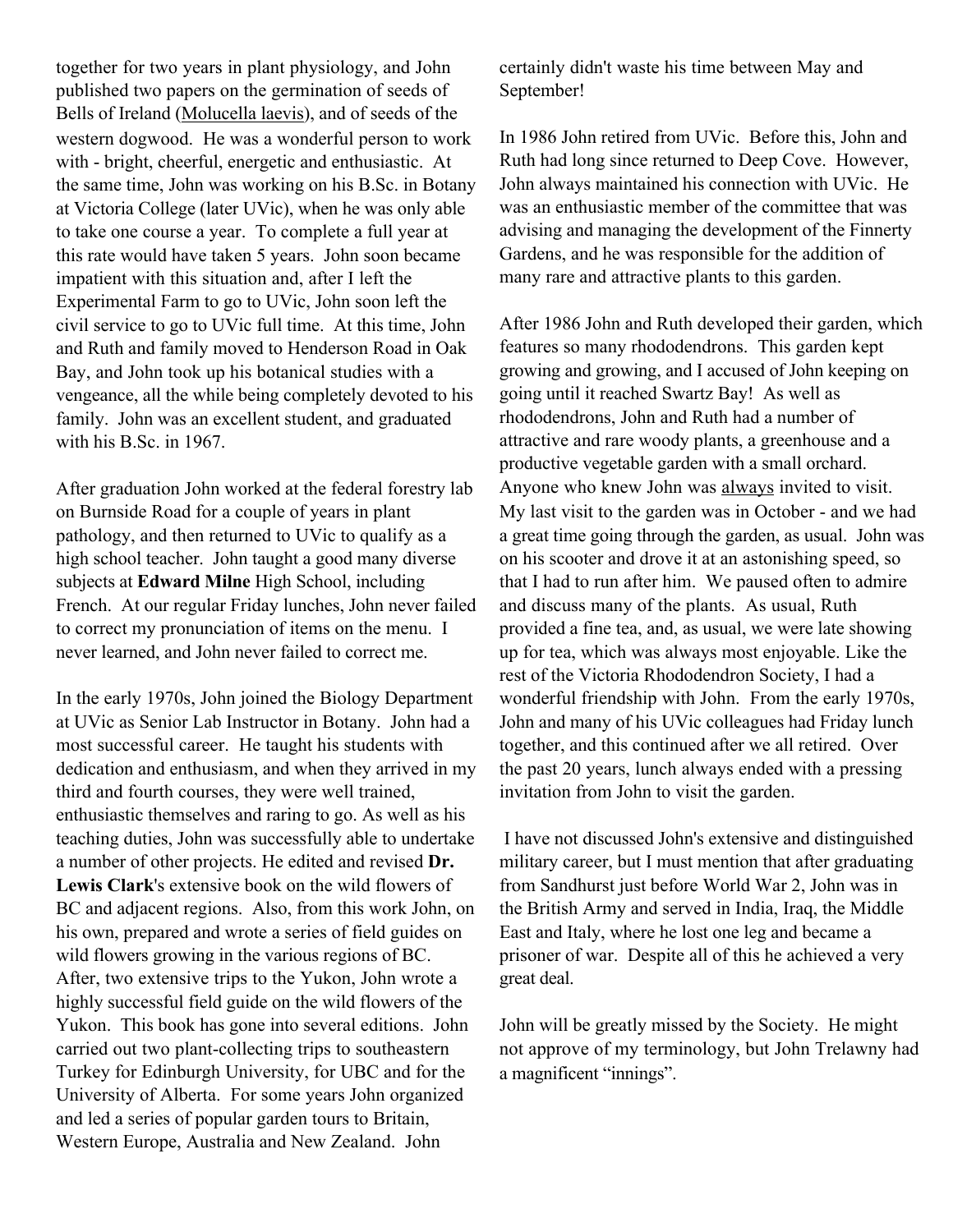For those of you who missed seeing Frank's DVD here is the list of his registered hybrids: winners all! You will be able to check the DVD out of the library. Just before **John Trelawny** went into hospital he sent me this list he had typed out for the VRS members to use for the December presentation



| <b>Frank Fukioka of Whitby Island</b> |                     |  |  |
|---------------------------------------|---------------------|--|--|
| Vibrant Violet                        | Pimary Pink         |  |  |
| <b>Silver Skies</b>                   | Purple Amethyst     |  |  |
| Elsie Watson                          | Pink Pinwheels      |  |  |
| Cranberry Lace                        | Opal Luster         |  |  |
| <b>Starbright Champagne</b>           | <b>Saffron Silk</b> |  |  |
| Midnight Mystique                     | Louisa Wittrock     |  |  |
| <b>Seaview Sunset</b>                 | Miss Frances        |  |  |
| Glowing Gold                          | Jim's Blueberry Jam |  |  |
|                                       |                     |  |  |



*R. macrophyllum* **at Shawnigan Lake photo by Dean Goard**

#### **Update Report on** *R. macrophyllum*  **by Dean Goard**

#### **1. Research Program**

In late August a group of *Rhododendron macrophyllum* aficionados met at the **Helen R. Whiteley** Center on San Juan Island. The major topics of this workshop were the geographical map of *R. macrophyllum* populations and variation within this species, both within and between populations.

**Dr. Ben Hall** reported on studies of two genes that show a remarkable extent of DNA variation across *R. macrophyllum* and his plans to expand these studies to additional genetic regions. There was general agreement that comparative growth studies under controlled garden conditions might lead to a clearer understanding of both flower and DNA variation in *R. macrophyllum*.

Given the large differences in rainfall, solar illumination and temperature across the region and the genotypic differences between populations, it seems likely that selection for fitness in specific micro-environments has shaped the genomes of the *R. macrophyllum* populations growing in them. A suitable test for the existence of such adaptive differences would be to carry out common garden growth studies like those performed in the mid 20th century by **Clausen, Keck** and **Hiesey.**

A number of regional sampling locations and test-garden sites were agreed necessary. It was proposed that Victoria could be a site representing rain shadow coastal locations. I have been in discussions with UVic about availability of suitable space but it does not look too promising. In the New Year I will be meeting with representatives of the native plant gardens at the Horticultural Centre of the Pacific (Glendale Gardens). The current plans are to make cuttings of selected plants in autumn 2006, and then to proceed with the larger project one year later. During 2006-2007, additional meetings will be held, either at the Lake Wilderness Centre in the South King County Arboretum or at the Rhododendron Species Botanical Garden.

#### **2. Mt. Elphinstone**

In October, **Ron Knight** and I went up to the site. We labelled and numbered what appeared to be the seven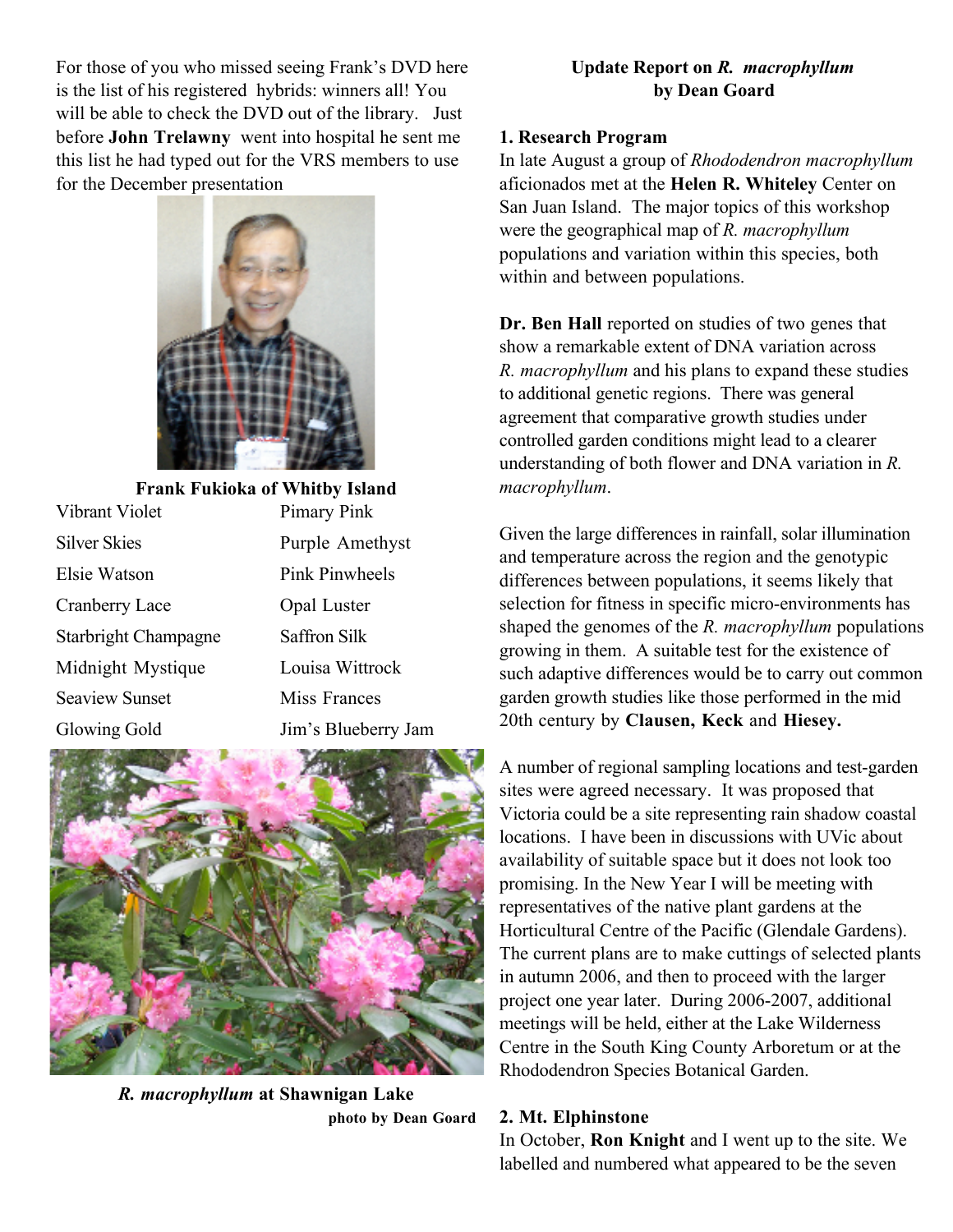clumps of rhodos and where possible collected some seeds and a few cuttings. The seeds had opened and were quite damp but have been dried out and I will try and germinate them this month. Cuttings are in my propagator. We'll see how they do.

#### **3. Other Reported BC Sites**

On Vancouver Island rhodo sites include: Western end of Haslam Lake west of Ladysmith and north of Lake Cowichan, Southeast Middle Quinsam Lake (reported in Discovery the quarterly of the Vancouver Natural History Society New Series Vol. 1 No. 4 (No. 157) Dec. 1972 - Feb. 1973. On the Sunshine Coast there is a report of a site near Mt.Tetrahedron but no details yet. In the Cascades north and east of the Skagit site at Roscoe Lake another site has been reported.

#### **4. Moving forward**

There is a need to confirm a test garden site in Victoria, some of these possible sites on the coast and appeal to the greater public for additional sites of R. *macrophyllum*.

#### **San Franciso ARS Convention**

The web site for the ARS 2007 annual convention is open for business. The web address is http://www.ars2007conf.org . Interested registrants will find the convention program, tour, speaker, hotel accommodations, plant sale and photo sale information, as well as on-line registration with payment by credit or debit cards (**we would MUCH prefer checks**) and a print and mail form for **check payment**.

June E. Walsh RhodyHostel@suddenlink.net 707-443-0604

#### What a storm! by **Rhonda Rose**

I was surprised on Sunday November 26 to see the

amount of snow accumulating when the forecast was for only a few centimetres. I woke up early Monday knowing that I would have to walk the few kilometres into work. I arrived to the office only to see many of my co-workers already there busy keeping open the fire roads and main arteries to the campus. We spent more than fifteen hours Monday opening paths to allow entry into all the buildings on campus and access for all the residences.

Tuesday I had my first opportunity to walk through the Finnerty Garden, and I was devastated. I had never witnessed that amount of damage to the garden in the sixteen years I have worked in Finnerty. I felt overwhelmed still knowing that I would have to go back out into the campus to help clear the way for the university community and the many events scheduled on the campus. I also knew there was not much that could be done until the snow started to melt.

 Monday, December 5 we were able to get the resources we needed to start the garden cleanup as the Douglas Firs with the weight of the snow had snapped, falling and crushing the plants beneath them, littering many of the paths. Starting with the paths for safe passage, we began cutting the large limbs and hauling to the storage yard. Running out of space in no time we then moved to lot 6. We have lost many of the tops of the *Magnolia grandiflora,* a *Magnolia denudata* and large limbs of a few other magnolias. The timber bamboo was bent into the pond leaving us to remove about half the canes because they split under the pressure of the snow. The Garry Oaks shed some huge limbs as well causing collateral damage to the rhodos below. We have lost some of the specimen trees, some of the remaining ones have had the broken branches removed and we will have to determine what can and should be saved. The rhododendron damage is still to be uncovered as we go from bed to bed removing the large fir limbs leaving any remnant of a plant and hoping the propagating group may have a cutting or be able to take one.

I write this while feeling very optimistic, seeing the spring bulbs poking through as we clear the ground. The hellebores are starting to push their flowers up to the opened canopy. I look forward to the opportunity to work with the Rhododendron community and the Friends to replace and repair what we have established